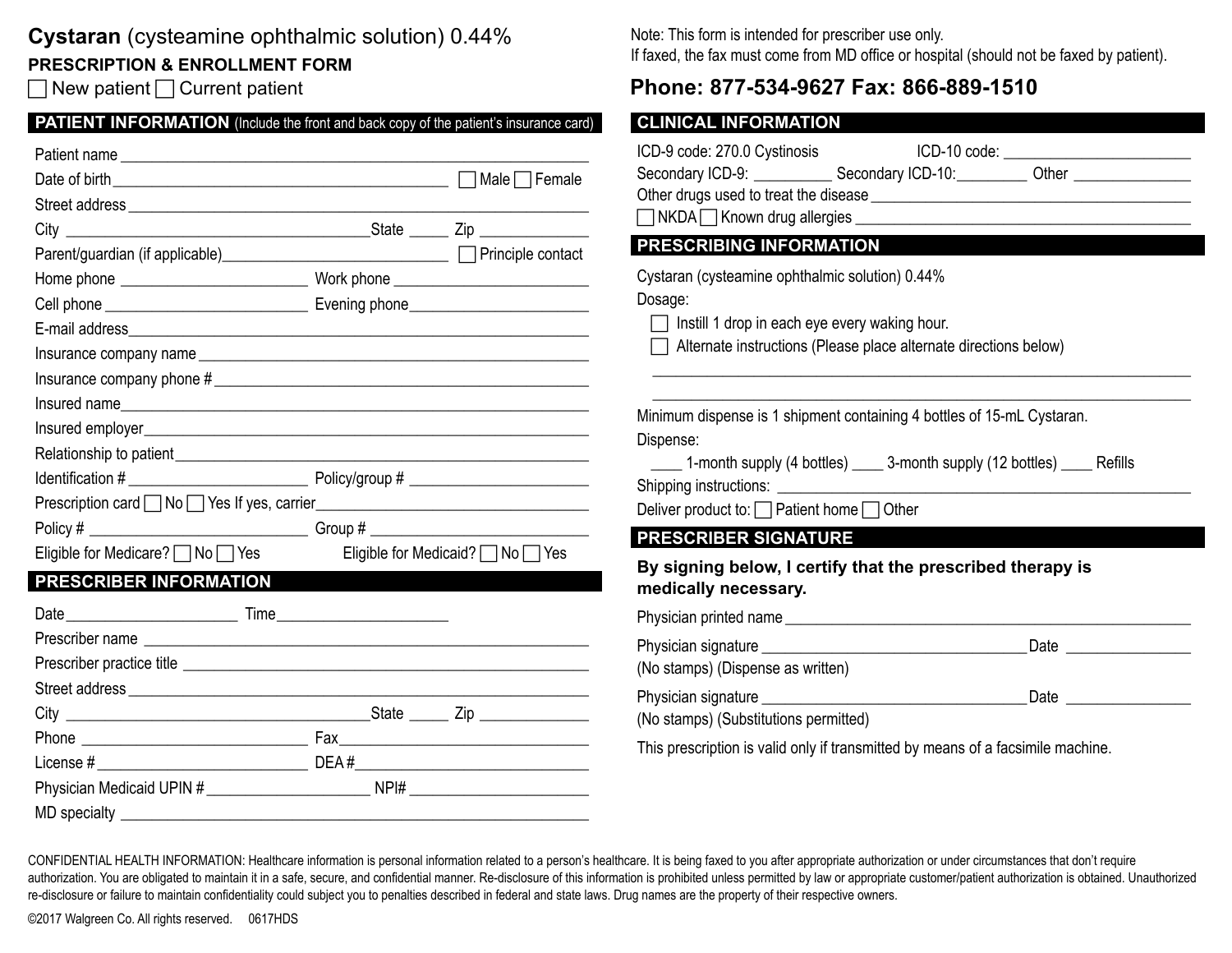Walgreens

# PATIENT AUTHORIZATION

I, or my authorized representative, herby authorize Walgreen Co., and its affiliates, representatives, agents, and contractors (collectively "Walgreens") to use and disclose all of my individually identifiable health information; protected health information (except psychotherapy notes), including but not limited to information about my medical condition, prescription, treatment, care management, and health insurance; and any other personal information, including all demographic information, email addresses, phone numbers, and other information, in the possession or control of Walgreens (collectively "Information), to Leadiant Biosciences, Inc., and its affiliates, representatives, agents, and contractors, including any patient assistance program administrator(s) for CystaranTM (collectively, "Leadiant Biosciences").

The Information is being used and disclosed for purposes of: (1) providing, coordinating, managing, and contacting me about my prescriptions (including medication refill and adherence reminders), treatment, patient support, and other services related to my Leadiant Biosciences therapies; (2) establishing my benefits eligibility, including for any financial or reimbursement support services offered by or on behalf of Leadiant Biosciences; (3) communicating with me and my healthcare providers, health plans, and other payors about my medical care; and (4) providing me with information about current or future products or services offered by Walgreens.

I understand that Walgreens will receive a fee from Leadiant Biosciences in exchange for (1) providing me with certain materials and information described above, and (2) using or disclosing certain Information pursuant to this Authorization. I also understand that once my Information has been shared with Leadiant Biosciences, it might be re-disclosed by Leadiant Biosciences and privacy laws may no longer protect it. I understand that I may revoke this Authorization at any time, in writing, by sending written notification to Walgreen Co. Privacy Office, 200 Wilmot Road, Mail Stop 9000, Deerfield, Illinois 60015. I understand that my revocation is not effective to the extent that action has already been taken based on this Authorization.

I understand that signing this Authorization is voluntary. If I do not sign this form, my eligibility for health plan benefits and treatment by my healthcare providers will not change, but I will not have access to additional patient support, financial, or related services offered by Leadiant Biosciences. This Authorization will expire ten (10) years after the date on which I sign it. I understand that I have the right to receive a copy of this Authorization.

\_\_\_\_\_\_\_\_\_\_\_\_\_\_\_\_\_\_\_\_\_\_\_\_\_\_\_\_\_\_\_\_\_\_\_\_\_\_\_\_\_\_\_\_\_\_ \_\_\_\_\_\_\_\_\_\_\_\_\_\_\_\_\_\_\_\_\_\_\_\_\_\_\_\_\_\_\_\_\_\_\_\_\_\_\_\_\_\_\_\_

\_\_\_\_\_\_\_\_\_\_\_\_\_\_\_\_\_\_\_\_\_\_\_\_\_\_\_\_\_\_\_\_\_\_\_\_\_\_\_\_\_\_\_\_\_\_\_\_\_\_\_\_\_\_\_\_\_\_\_\_\_\_\_\_\_\_\_\_\_\_\_\_ \_\_\_\_\_\_\_\_\_\_\_\_\_\_\_\_\_\_

Patient or Authorized Representative Signature Internal Superintent Mathorized Rep, state basis for authority

Patient Printed Name **Date** Date of **Prince Islams** Date Date